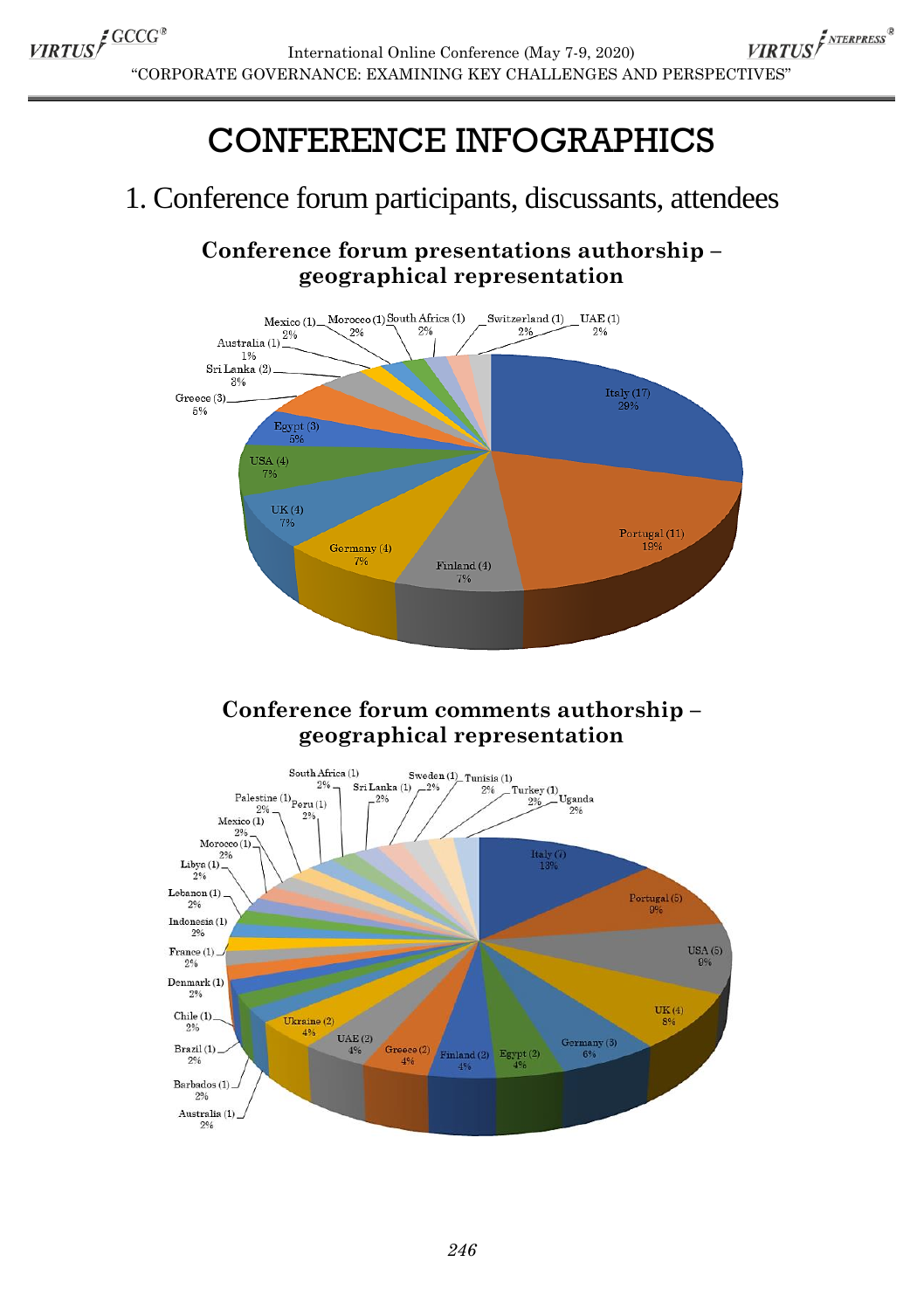

## **Conference forum attendees – geographical representation**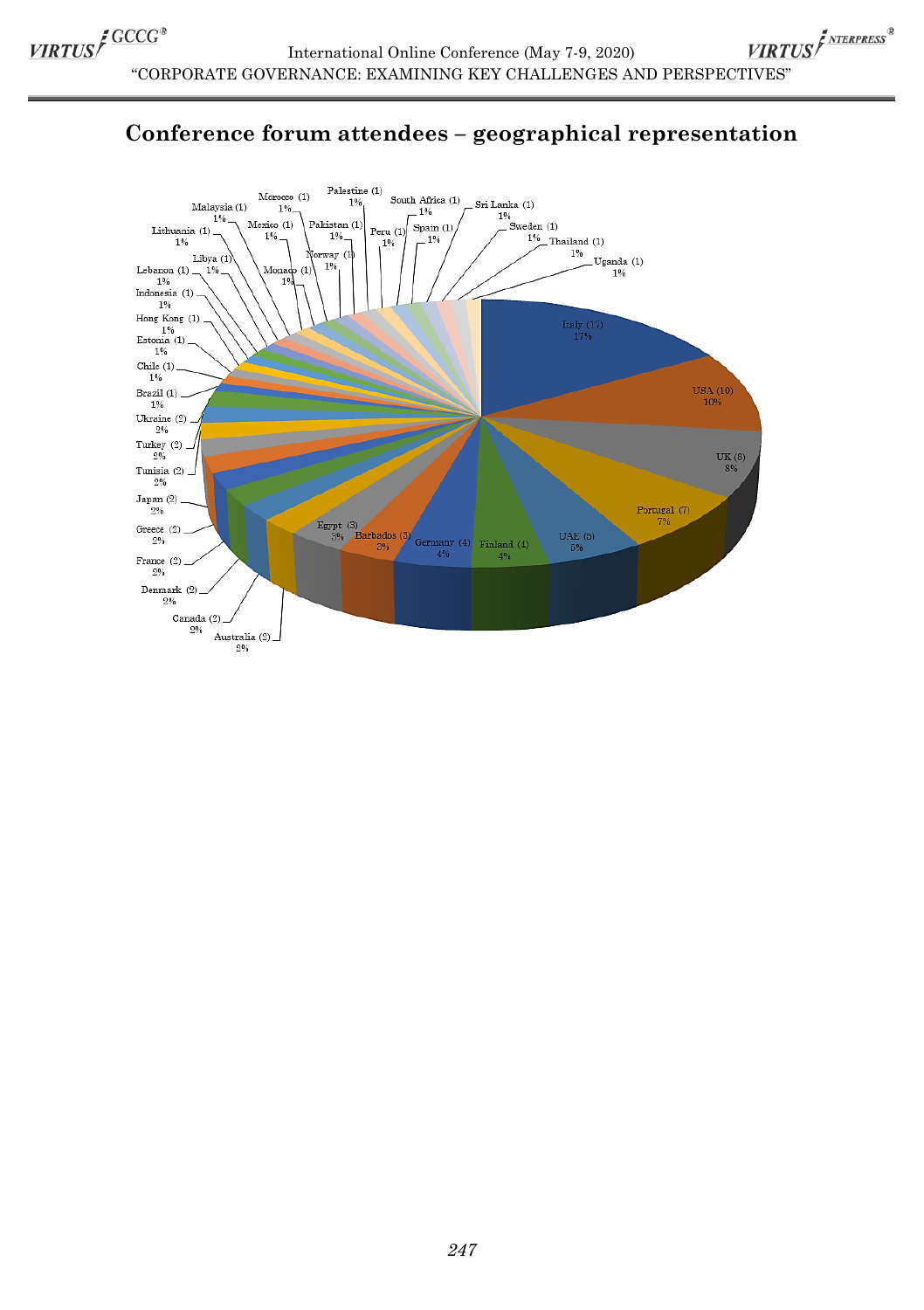VIRTUS<sup>INTERPRESS®</sup> International Online Conference (May 7-9, 2020) "CORPORATE GOVERNANCE: EXAMINING KEY CHALLENGES AND PERSPECTIVES"

## 2. Conference forum presentations and comments

## **Topics of the conference forum presentations**



## **Conference forum comments – topics discussed**

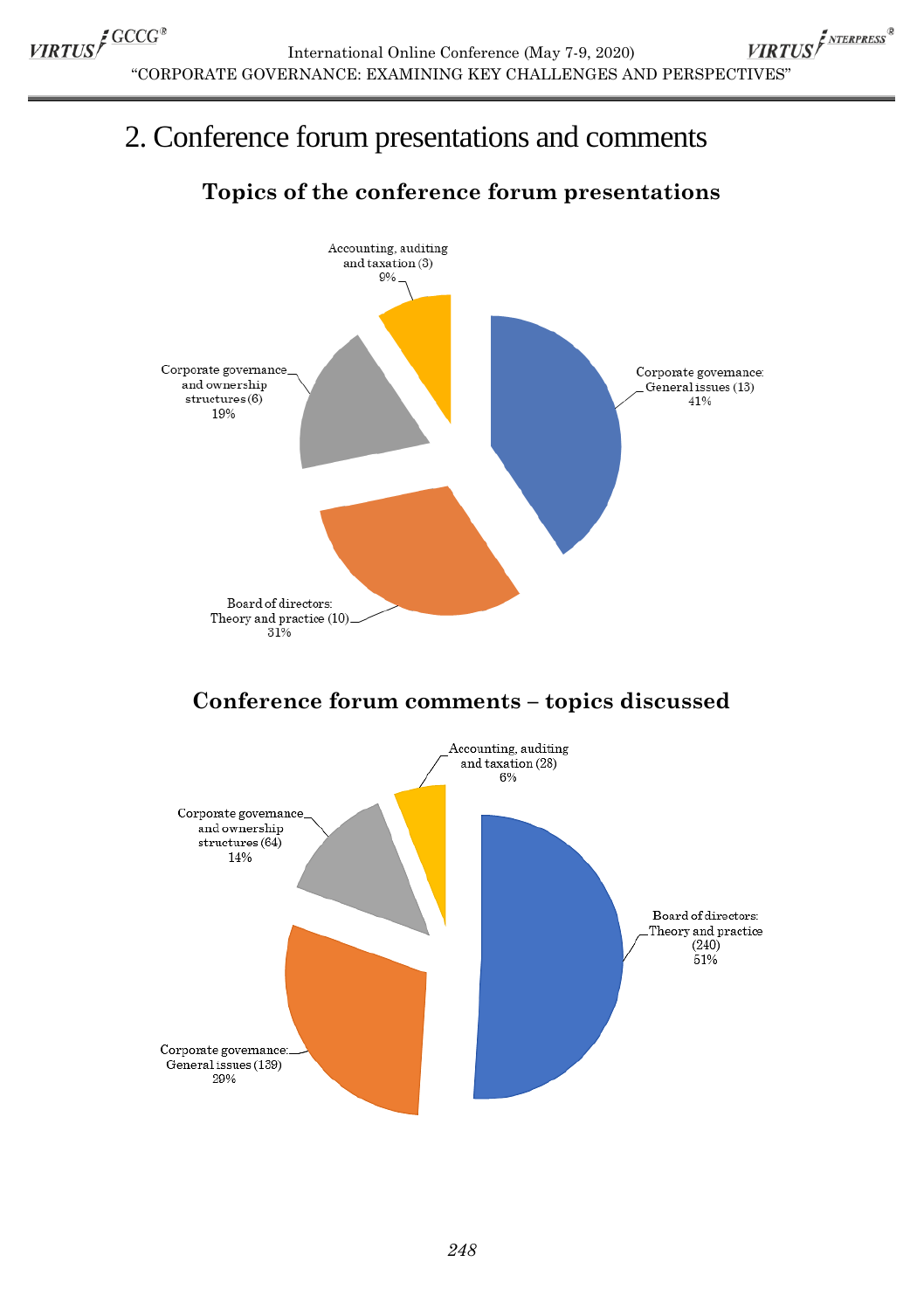VIRTUS<sup>I NTERPRESS®</sup> International Online Conference (May 7-9, 2020) "CORPORATE GOVERNANCE: EXAMINING KEY CHALLENGES AND PERSPECTIVES"

### Conference forum comments - top-10 most discussed presentations (by number of comments)



- 1.7. Women in the boardroom and their impact on financial performance and risk-taking: A bibliometric analysis
- $\blacksquare$  1.5. A configurational approach to the determinants of women on boards
- $\blacksquare$  1.9. Does CEO turnover influence the dividend policy?
- $\blacksquare$  1.2. The effect of board structure on dividends policy: A comparative study between Brazilian and Chilean family firms
- 4.3. Human capital's importance in ICOs success
- 4.12. Corporate governance practices in Moroccan listed companies: State of play and international comparison
- 1.1. The joint effect of board independence and CSR committee on CSR disclosure: Evidence from Italian listed companies
- 1.10. Has the traditional board governance model passed its use-by-date?
- $\blacksquare$  1.6. The framework for the economically and socially fair CEO compensation
- $\blacksquare$  1.8. The impact of capital structure and board of directors characteristics on investment decisions and performance of Nordic firms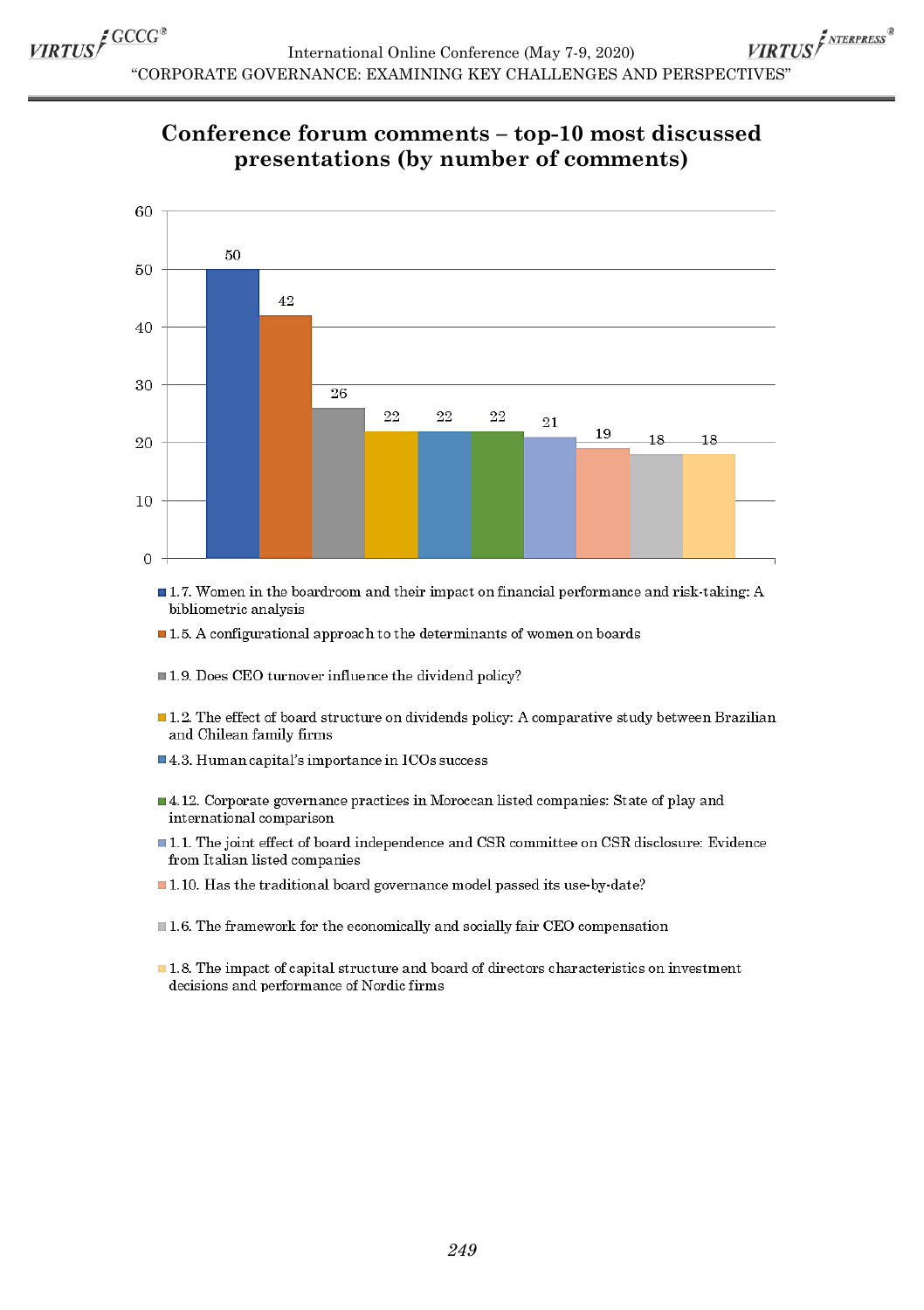VIRTUS<sup>I NTERPRESS®</sup> International Online Conference (May 7-9, 2020) "CORPORATE GOVERNANCE: EXAMINING KEY CHALLENGES AND PERSPECTIVES"

## Conference forum comments - top-10 most discussed presentations (by volume of comments (words))



- $\blacksquare$  4.3. Human capital's importance in ICOs success
- $\blacksquare$  1.7. Women in the boardroom and their impact on financial performance and risk-taking: A bibliometric analysis
- $\blacksquare$  1.5. A configurational approach to the determinants of women on boards
- $\blacksquare$  1.3. Board leadership legitimacy and director turnover in family firms
- $\blacksquare$  4.6. Enabling factors in innovation governance: A business policy approach
- $\blacksquare$  2.3. Corporate governance of state-owned enterprises: Carris company case study
- 2.2. Corporate governance, family firms and innovation
- 4.12. Corporate governance practices in Moroccan listed companies: State of play and international comparison
- 1.1. The joint effect of board independence and CSR committee on CSR disclosure: Evidence from Italian listed companies
- 4.4. A multi country analysis of the shareholder effects of cyber breaches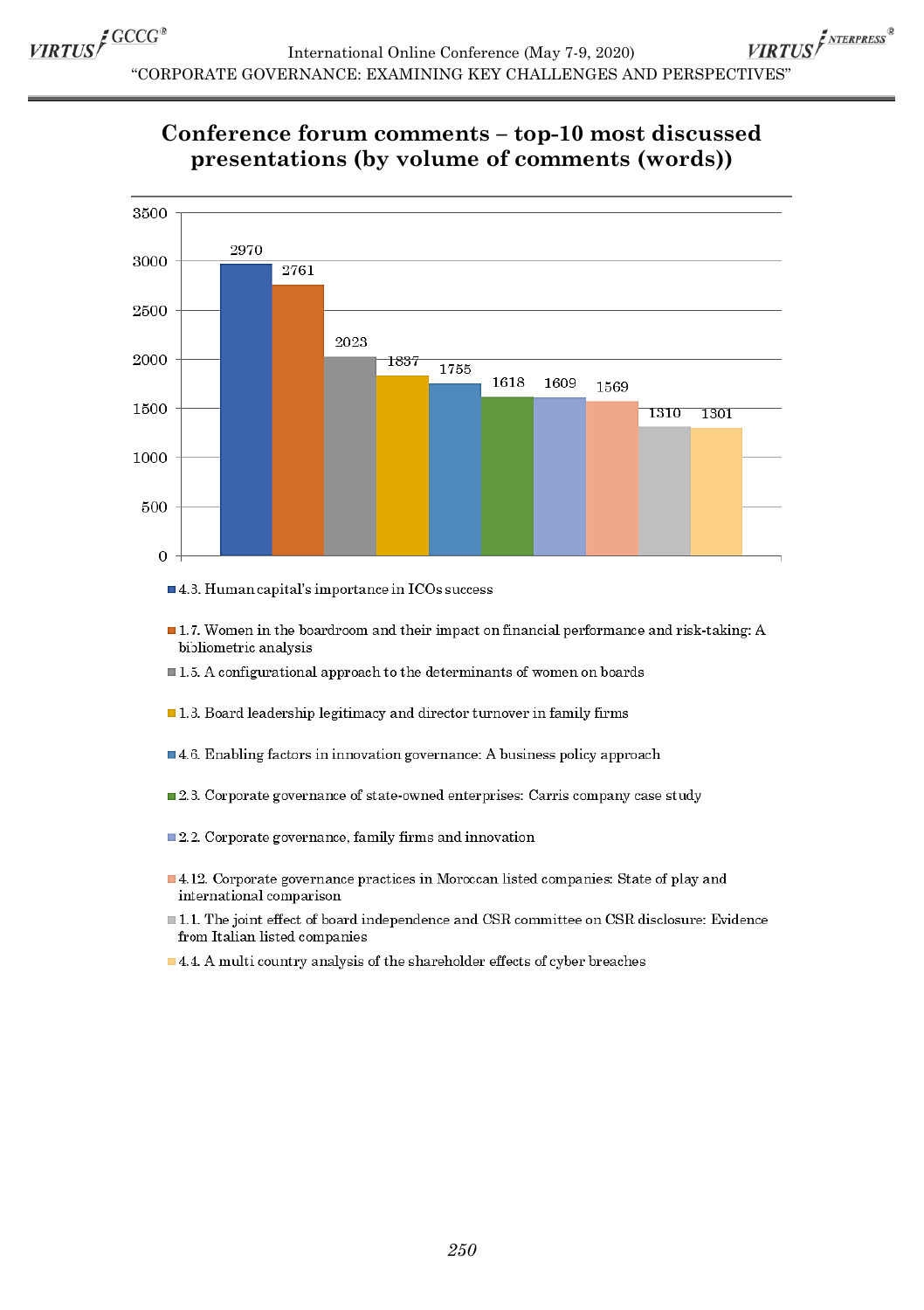VIRTUS<sup>F NTERPRESS®</sup> International Online Conference (May 7-9, 2020) "CORPORATE GOVERNANCE: EXAMINING KEY CHALLENGES AND PERSPECTIVES"





### **Conference forum comments – top most commenting discussants (by volume of comments (words))**